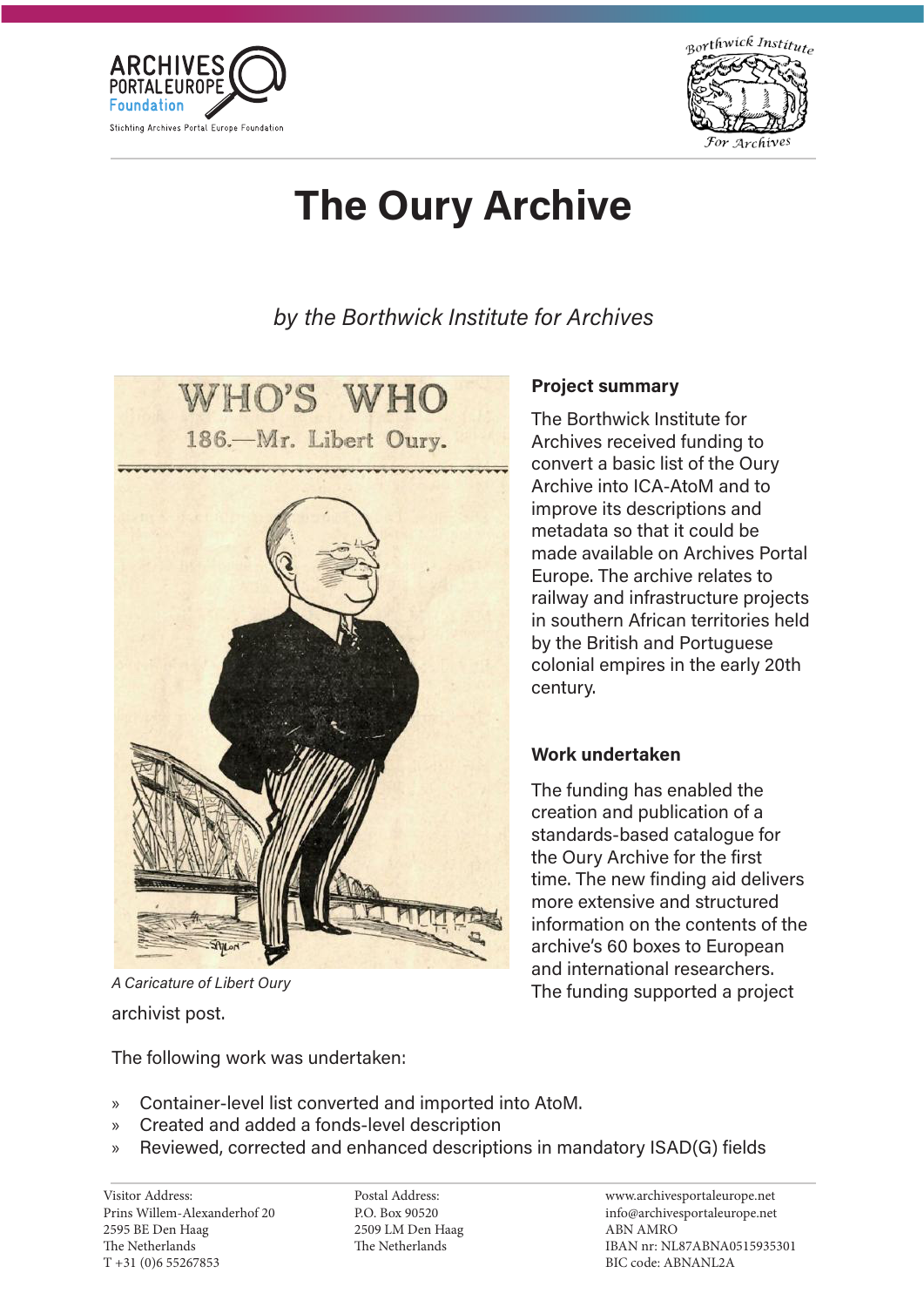





The Lower Zambezi Bridge (now the Dona Ana Bridge) was completed in 1934 and stretched 3.67km across the Zambezi. At that time it was the longest railway bridge in Africa.

- » Added new and detailed scope and content descriptions and a basic hierarchy.
- » Incorporated:
	- controlled-access name, place, and subject terms to aid discovery;
	- references to published and unpublished works that have used, or support understanding of, the archive;
	- details of related archive collections in European and African national/ regional archives.
- » Created biographical and administrative histories for the archive's creators and for the principal organisations the archive relates to.
- » Added authority records to both APE and the Borthwick's own catalogue to ISAAR(CPF) standard
- » Exported the catalogue to the [Archives Hub](https://archiveshub.jisc.ac.uk/data/gb193-oury) to facilitate the routine harvesting by APE of any future updates/corrections
- » Undertook some initial research and public engagement work

#### The material available

- [Catalogue on APE](http://www.archivesportaleurope.net/ead-display/-/ead/pl/aicode/GB-193/type/fa/id/gb193-oury)
- [Name authorities on APE](http://www.archivesportaleurope.net/directory/-/dir/content/GB-193/ec)

The [Oury Archive](http://www.archivesportaleurope.net/ead-display/-/ead/pl/aicode/GB-193/type/fa/id/gb193-oury/) concerns the southern African railway companies and business ventures of the financier, [Libert Oury](http://www.archivesportaleurope.net/eac-display/-/eac/pl/aicode/GB-193/type/ec/id/1637587148088) (1869-1939), and his son, Vivian (1912-1988). Libert Oury became a director of the Companhia de Moçambique ([Mozambique](http://www.archivesportaleurope.net/eac-display/-/eac/pl/aicode/GB-193/type/ec/id/1637950958200)  [Company\)](http://www.archivesportaleurope.net/eac-display/-/eac/pl/aicode/GB-193/type/ec/id/1637950958200) in 1910, and was later chairman or director of more than twenty companies operating in Nyasaland (Malawi), the Rhodesias (Zimbabwe), and Portuguese East Africa. The archive documents his time as London Office director at the Mozambique Company, and his involvement in the development of the [Trans-Zambesia Railway](http://www.archivesportaleurope.net/eac-display/-/eac/pl/aicode/GB-193/type/ec/id/1637951541789), the Port of Beira, and the lower Zambezi bridge.

The archive contains a wealth of company reports, visiting directors' and management reports, contracts, agreements, minutes and correspondence dealing with the Trans-

P.O. Box 90520 2509 LM Den Haag  $250$  cm  $250$ The Netherlands The Netherlands Postal Address: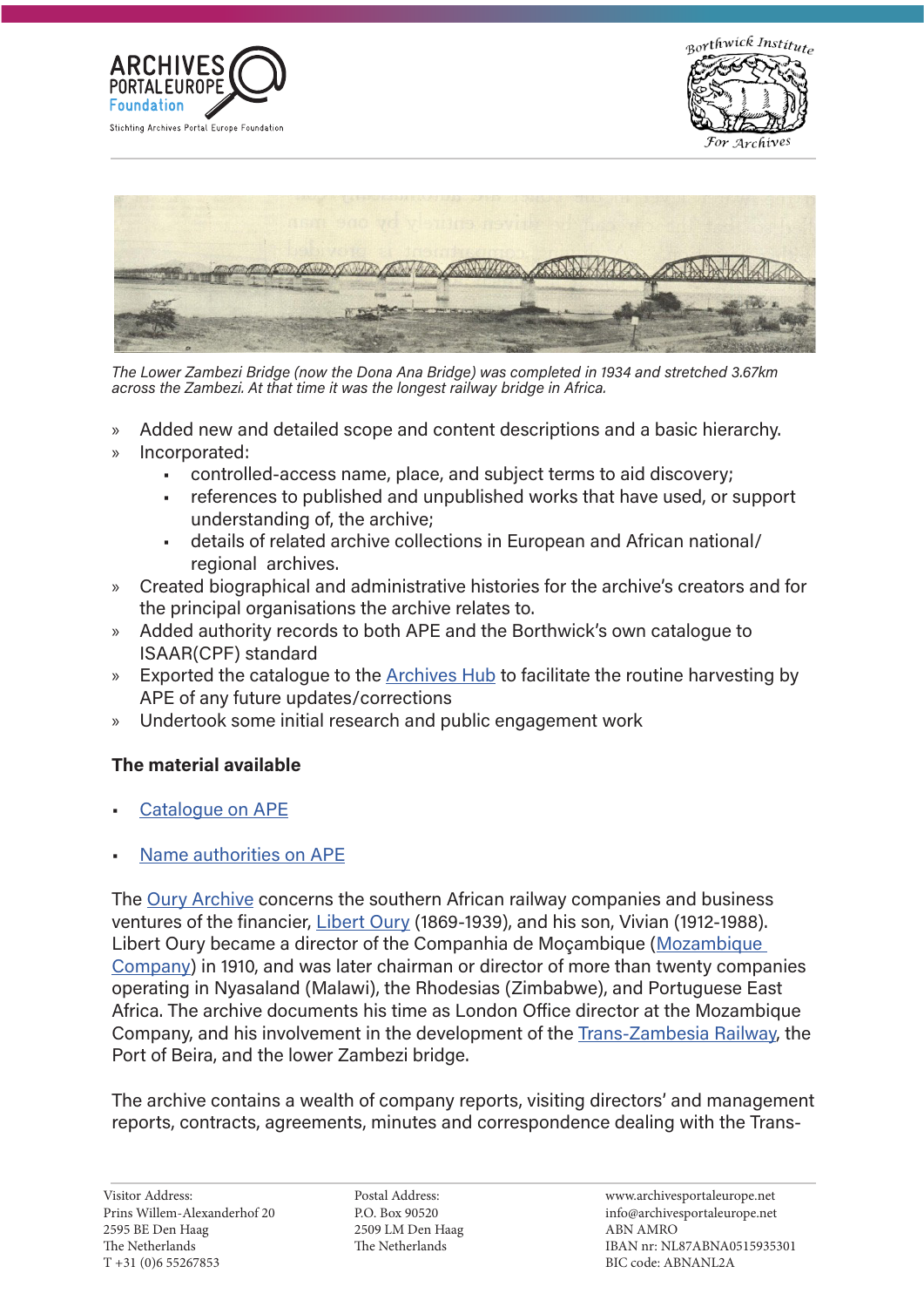





The Chiveve Bridge, Beira, Mozambique. From a series of photographs documenting the construction of the Port of Beira.

Zambezi Railway, 1911-1975. It also encompasses similar material in respect of the Mozambique Company, 1894-1951, the two Beira Railway Companies, and the Port of Beira Company 1891-1958, together with records for the Shire Highlands Railway Company, the Central Africa Railway Company and Nyasaland Railways for the period 1897-1977. There are also reports and correspondence dealing with the British South Africa Company, the Boror Company (which produced copra) and the Sena Sugar Estates Limited, as well as Oury's mining interests.

Oury's vision was to develop the city and port of Beira and its hinterland for European business and settlers and to provide British central Africa with access to the Indian Ocean. To fulfil this vision, he worked with the British, Portuguese and Nyasaland governments, private business, the chartered Mozambique, Zambesia and British South Africa Companies and other concessions.

The archive provides a rich source of information for railway, transport, postcolonial and global studies. The records extend to the 1970s as the businesses were continued by his son. Focussed on the first half of the 20th century, the archive reveals important facets of European colonial policy and commercial imperialism during the twilight years of the British and Portuguese empires and also has some material on labour history and relations.

P.O. Box 90520 2509 LM Den Haag  $250$  cm  $250$ The Netherlands The Netherlands Postal Address: